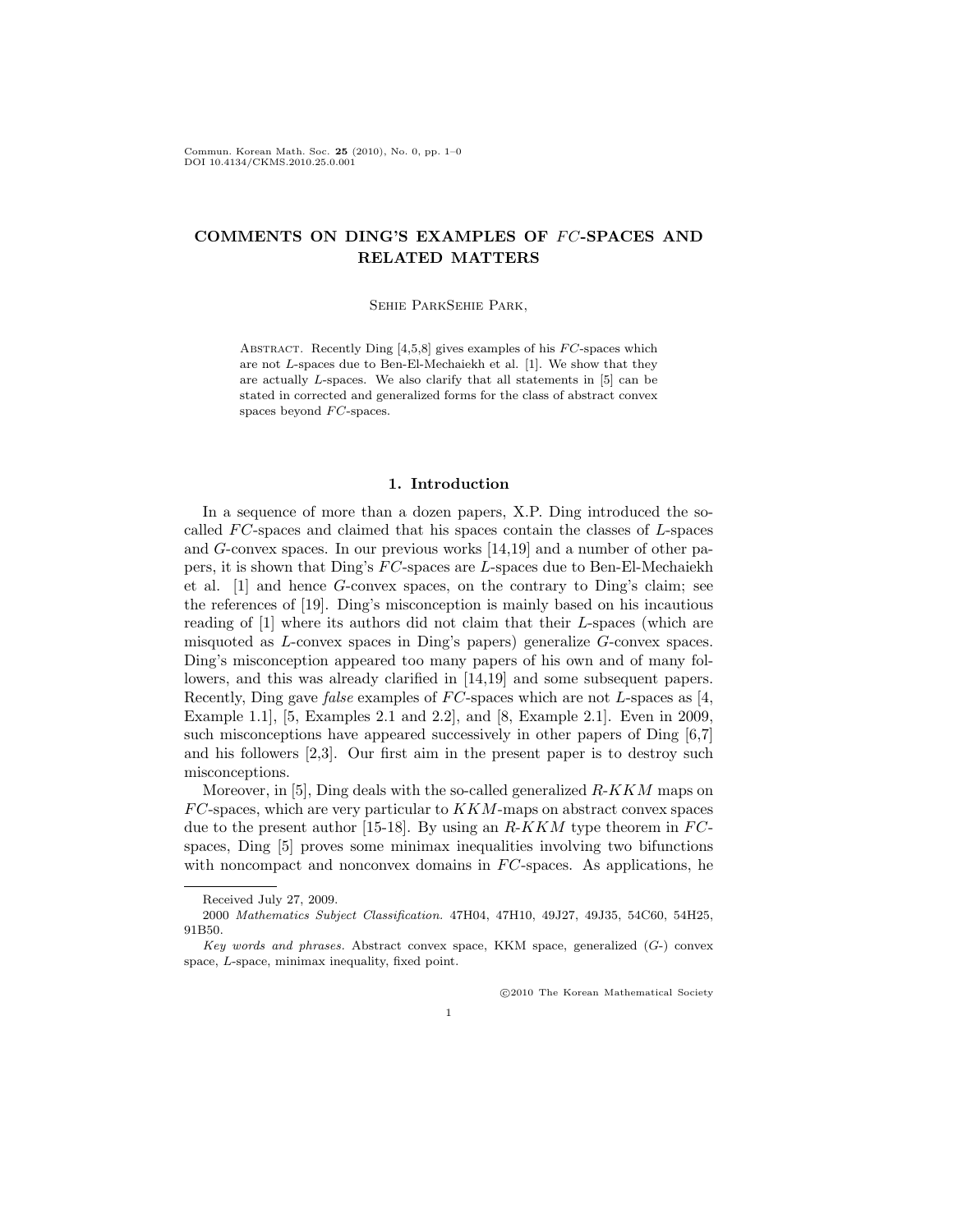obtained some Fan-Browder type fixed point theorems for expansive multimaps with noncompact and nonconvex domains and ranges in general topological spaces. Moreover, in [5], in order to state utmost generally, its author adopts terminology like compactly open (or closed) sets, compactly open neighborhood, transfer lower semicontinuous functions, transfer compactly open (or closed) sets, and transfer compactly lower semicontinuous maps. It is already wellknown that, by replacing the original topology by its compactly generated extension, we can easily eliminate the "compactly" concepts throughout [5] and a large number of other papers; see [12].

Recall that a multimap  $F : X \to Y$  from a set X to a topological space The Equal that a multimap  $F: X \to Y$  from a set X to a topological space<br>Y has transfer closed values whenever  $\bigcap_{x \in X} G(x) = \bigcap_{x \in X} \overline{G(x)}$ ; and transfer *T* has *transfer* closed values whenever  $\prod_{x \in X} G(x) = \prod_{x \in X} G(x)$ ; and *transfer* open values whenever  $\bigcup_{x \in X} G(x) = \bigcup_{x \in X} \text{Int } G(x)$ . Therefore, the use of the transfer terminology is not much general than one expects, and we can obtain the "transfer" version easily from the ordinary statements if necessary; see [12]. Consequently, statements adopting transfer open (or closed) sets are equivalent to corresponding statements adopting mere open (or closed) sets.

In the present paper, we show that Ding's examples of  $FC$ -spaces in [5,8] are actually L-spaces due to Ben-El-Mechaiekh et al. [1]. We also clarify that all statements in [5] can be stated in corrected and generalized forms for the class of abstract convex spaces beyond  $FC$ -spaces.

## 2. Preliminaries

Multimaps are also called simply maps. Let  $\langle D \rangle$  denote the set of all nonempty finite subsets of a set  $D$ . Recall the following in [15-18,21]:

**Definition.** An abstract convex space  $(E, D; \Gamma)$  consists of a topological space E, a nonempty set D, and a multimap  $\Gamma : \langle D \rangle \to 2^E$  with nonempty values  $\Gamma_A := \Gamma(A)$  for  $A \in \langle D \rangle$ .

For any  $D' \subset D$ , the Γ-convex hull of D' is denoted and defined by

$$
\mathrm{co}_{\Gamma} D' := \bigcup \{ \Gamma_A \mid A \in \langle D' \rangle \} \subset E.
$$

A subset X of E is called a  $\Gamma$ -convex subset of  $(E, D; \Gamma)$  relative to  $D'$  if for any  $N \in \langle D' \rangle$ , we have  $\Gamma_N \subset X$ , that is,  $\text{co}_{\Gamma} D' \subset X$ . Then  $(X, D'; \Gamma|_{\langle D' \rangle})$  is called a  $\Gamma$ -convex subspace of  $(E, D; \Gamma)$ .

When  $D \subset E$ , the space is denoted by  $(E \supset D; \Gamma)$ . In such case, a subset X of E is said to be Γ-convex if  $\text{co}_{\Gamma}(X \cap D) \subset X$ ; in other words, X is Γ-convex relative to  $D' := X \cap D$ . In case  $E = D$ , let  $(E; \Gamma) := (E, E; \Gamma)$ .

Example. There are plenty of examples of abstract convex spaces; see [15- 18,21]. Here we need only two subclasses:

(1) A generalized convex space or a G-convex space  $(X, D; \Gamma)$  due to Park is an abstract convex space such that for each  $A \in \langle D \rangle$  with the cardinality  $|A| = n + 1$ , there exists a continuous function  $\phi_A : \Delta_n \to \Gamma(A)$  such that  $J \in \langle A \rangle$  implies  $\phi_A(\Delta_J) \subset \Gamma(J)$ .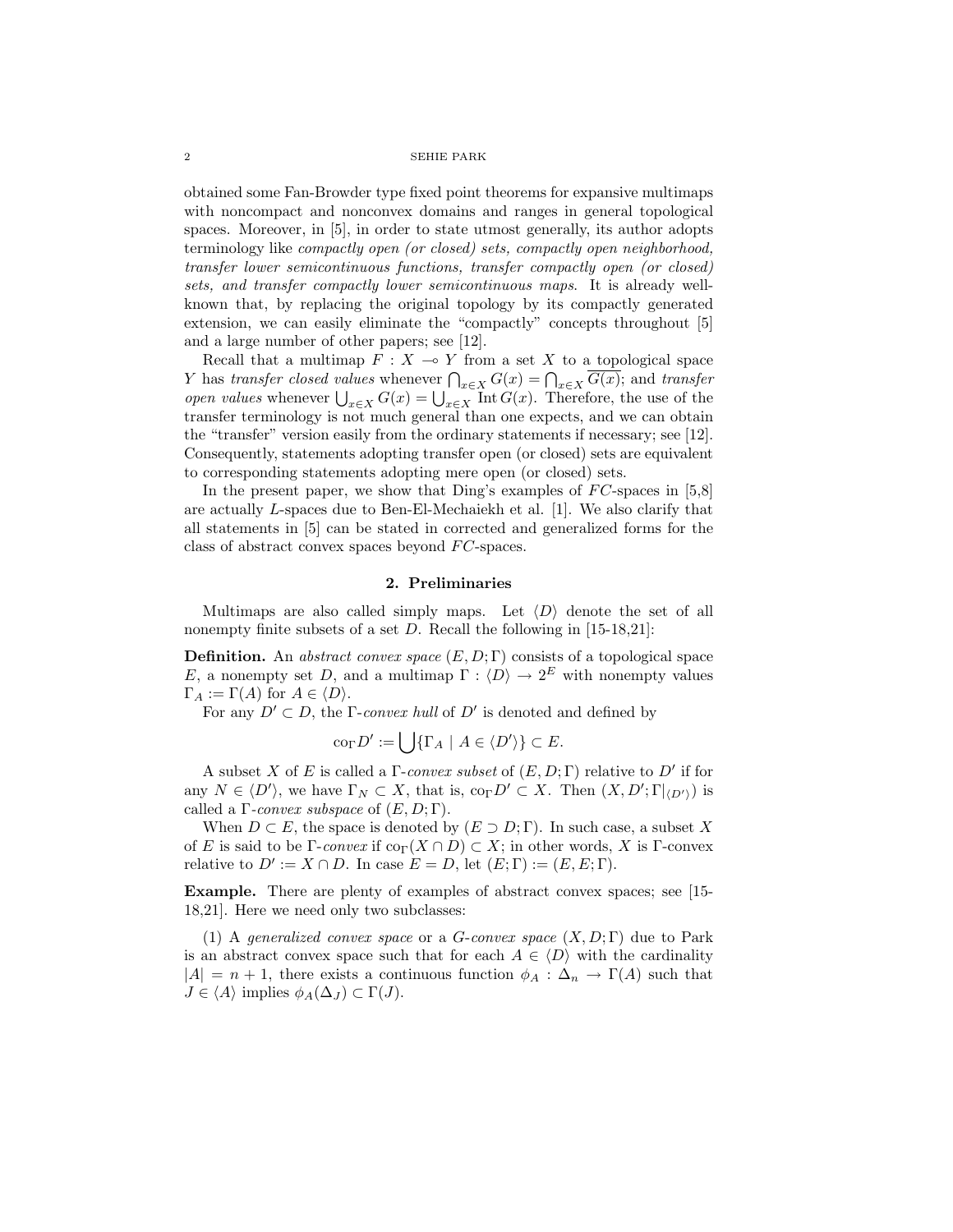Here,  $\Delta_n$  is the standard *n*-simplex with vertices  $\{e_i\}_{i=0}^n$ ,  $\Delta_J$  its face corresponding to  $J \in \langle A \rangle$ ; that is, if  $A = \{a_0, a_1, \ldots, a_n\}$  and  $J = \{a_{i_0}, a_{i_1}, \ldots, a_{i_k}\} \subset$ A, then  $\Delta_J = \text{co}\{e_{i_0}, e_{i_1}, \dots, e_{i_k}\}.$ 

A G-convex space  $(X; \Gamma)$  is called an L-space by Ben-El-Mechaiekh et al. [1].

(2) A  $\phi_A$ -space  $(X, D; {\phi_A}_{A\in(D)})$  consists of a topological space X, a nonempty set D, and a family of continuous functions  $\phi_A : \Delta_n \to X$  (that is, singular *n*-simplexes) for  $A \in \langle D \rangle$  with  $|A| = n + 1$ . Every  $\phi_A$ -space can be made into a G-convex space; see [14,19]. The so-called FC-spaces  $(X; {\varphi_A})$  defined by Ding are particular type of  $\phi_A$ -spaces for the case  $X = D$ . Later,  $\phi_A$ -spaces are called GFC-spaces in [11].

We have the following:

**Theorem 1.** Any FC-space  $(X; {\varphi_A})$  can be made into an L-space  $(X; \Gamma)$ .

Proof. This can be done at least in three ways.

(1) For each  $A \in \langle X \rangle$ , by putting  $\Gamma_A := X$ , we obtain a trivial L-space  $(X; \Gamma).$ 

(2) Let  $\{\Gamma^{\alpha}\}_\alpha$  be the family of maps  $\Gamma^{\alpha}$  :  $\langle X \rangle \to 2^X$  giving an L-space  $(X; \Gamma^{\alpha})$ . Note that, by (1), this family is not empty. Then, for each  $\alpha$  and each  $A \in \langle X \rangle$  with  $|A| = n + 1$ , we have

$$
\varphi_A(\Delta_n) \subset \Gamma_A^{\alpha}
$$
 and  $\varphi_A(\Delta_J) \subset \Gamma_J^{\alpha}$  for  $J \subset A$ .

Let  $\Gamma := \bigcap_{\alpha} \Gamma^{\alpha}$ , that is,  $\Gamma_A = \bigcap_{\alpha} \Gamma^{\alpha}$ . Then

$$
\varphi_A(\Delta_n) \subset \Gamma_A
$$
 and  $\varphi_A(\Delta_J) \subset \Gamma_J$  for  $J \subset A$ .

Therefore,  $(X;\Gamma)$  is an L-space.

(3) Let  $N \in \langle X \rangle$  with  $|N| = n + 1$ . For each  $M \in \langle X \rangle$  with  $N \subset M$ ,  $M = \{a_0, \ldots, a_m\}$  and  $N = \{a_{i_0}, \ldots, a_{i_n}\}\$ , there exists a subset  $\varphi_M(\Delta_n^M)$  of X such that  $\Delta_n^M := \text{co}\{e_{i_j} \mid j = 0, \ldots, n\} \subset \Delta_m$ . Now let

$$
\Gamma_N = \Gamma(N) := \bigcup_{M \supset N} \varphi_M(\Delta_n^M).
$$

Then  $\Gamma : \langle X \rangle \to 2^X$  is well-defined and  $(X; \Gamma)$  becomes an L-space: In fact, for each  $A \in \langle X \rangle$  with  $|A| = n+1$ , there exists a continuous map  $\varphi_A : \Delta_n \to \Gamma(A)$ such that  $J \in \langle A \rangle$  implies  $\varphi_A(\Delta_J) \subset \Gamma(J)$ .

## 3. Ding's Examples

In many of his previous works and even in 2009 [5-8], Ding repeatedly stated that his class of  $FC$ -spaces includes that of  $G$ -convex spaces among others. One wonders how could a pair  $(X; {\varphi}_A)$  generalize a triple  $(X, D; \Gamma)$ . In [4,5,8], he also gives several fake examples of  $FC$ -spaces which are not  $L$ -spaces. In fact, he merely shows that given  $\varphi_N(\Delta_n)$  can not be  $\Gamma(N)$  in L-spaces and fails to show no existence of L-structure in given spaces.

He stated repeatedly as follows, for example, in [6]: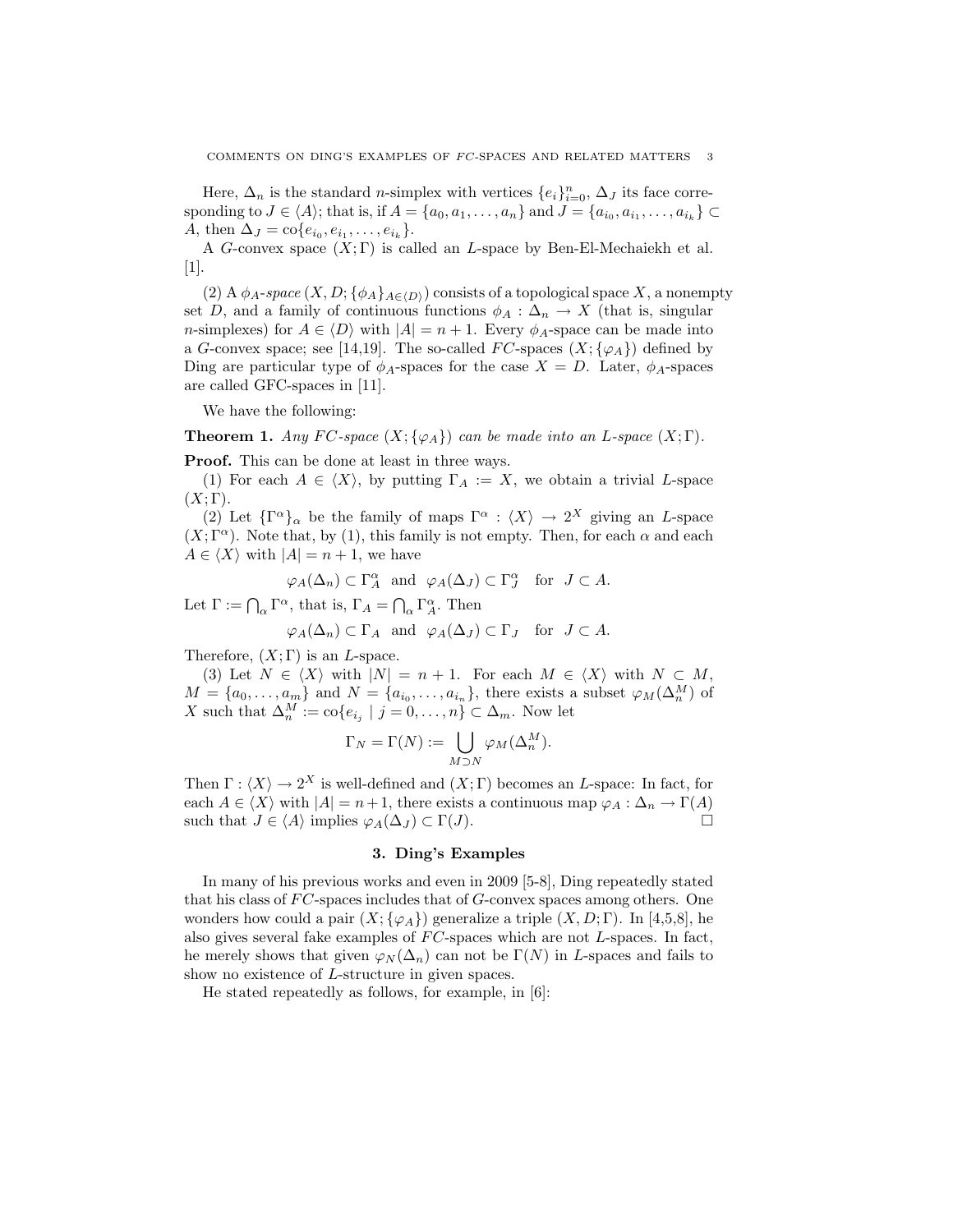"By comparing the definitions, it is easy to see that any convex subset of a topological vector space, any H-space introduced by Horvath, any G-convex space introduced by Park and Kim, and any L-convex spaces introduced by Ben-El-Mechaiekh et al. [1] are all  $FC$ -space. Some examples of  $FC$ -spaces which are not  $L$ -convex spaces have been given by the Example 1.1 of Ding [4] and Examples 2.1 and 2.2 of Ding [5]. Hence, it is quite reasonable and valuable to study various nonlinear problems in  $FC$ -spaces."

This statement is incorrect by the following reasons:

(1) Recall that the G-convex space  $(X, D; \Gamma)$  is originated from the original KKM theorem and the celebrated Ky Fan lemma from the beginning, where  $X \neq D$ . The case  $X = D$  is not applicable to them and this is the most serious defect of L-spaces or  $FC$ -spaces since they are inadequate for the KKM theory.

(2) By defining  $\Gamma(N) = X$  for all  $N \in \langle X \rangle$ , Ding's FC-space becomes trivially an L-space, and hence a G-convex space.

(3) We gave already at least two more proofs showing that any  $FC$ -space can be made into an L-space; see Theorem 1.

(4) In Ding's new examples, he has to show that any Γ does not work, not a particular one. Moreover, his Γ is not well chosen. There exists a suitable  $\Gamma$ (even not the one in Case (1) of Theorem 1) such that his claim is false. See below:

**Example 2.1.** [5] Let  $X_1$  and  $X_2$  be two nonempty convex subsets of a topological vector space X with cl  $X_1 \cap$  cl  $X_2 = \emptyset$  and  $g : X_2 \to X_1$  be a single-valued mapping. Then  $E = X_1 \cup X_2$  is not convex. For each  $N =$  $\{x_0, \dots, x_n\} \in \langle E \rangle$ , define a mapping  $\varphi_N : \Delta_n \to 2^X$  by

$$
\varphi_N(\alpha) = \begin{cases}\n\sum_{i=0}^n \alpha_i x_i & \text{if } N \subset X_1 \text{ or } N \subset X_2; \\
\sum_{i=0}^j \alpha_i x_i + \sum_{i=j+1}^n \alpha_i g(x_i) & \text{if } N = N_1 \cup N_2,\n\end{cases}
$$

for all  $\alpha = (\alpha_0, \dots, \alpha_n) \in \Delta_n$  where  $N_1 = \{x_0, \dots, x_j\} \subset X_1, N_2 = \{x_{j+1}, \dots, x_n\} \subset$  $X_2$ . It is easy to see that  $\varphi_N$  is continuous and hence  $(E, \varphi_N)$  is an FC-space. · · ·

If we define a set-valued mapping  $\Gamma : \langle E \rangle \to 2^E$  by

$$
\Gamma(N) = \varphi_N(\Delta_n), \ \forall N = \{x_0, \cdots, x_n\} \in \langle E \rangle,
$$

then we have that for each  $N = \{x_0, \dots, x_n\} \in \langle E \rangle, \varphi_N(\Delta_n) \subset \Gamma(N)$ . But if  $N = N_1 \cup N_2$  where  $N_1 = \{x_0, \dots, x_j\} \subset X_1$  and  $N_2 = \{x_{j+1}, \dots, x_n\} \subset$  $X_2$ , then we have  $\Gamma(N_2) = \varphi_{N_2}(\Delta_J) \subset X_2$  and  $\varphi_N(\Delta_J) \subset X_1$ , where  $\Delta_J =$ co{e<sub>k</sub> | k = j + 1, · · · , n}. Hence we have  $\varphi_N(\Delta_J) \not\subset \Gamma(N_2)$ . Hence  $(E, \Gamma)$  is not an  $L$ -convex space.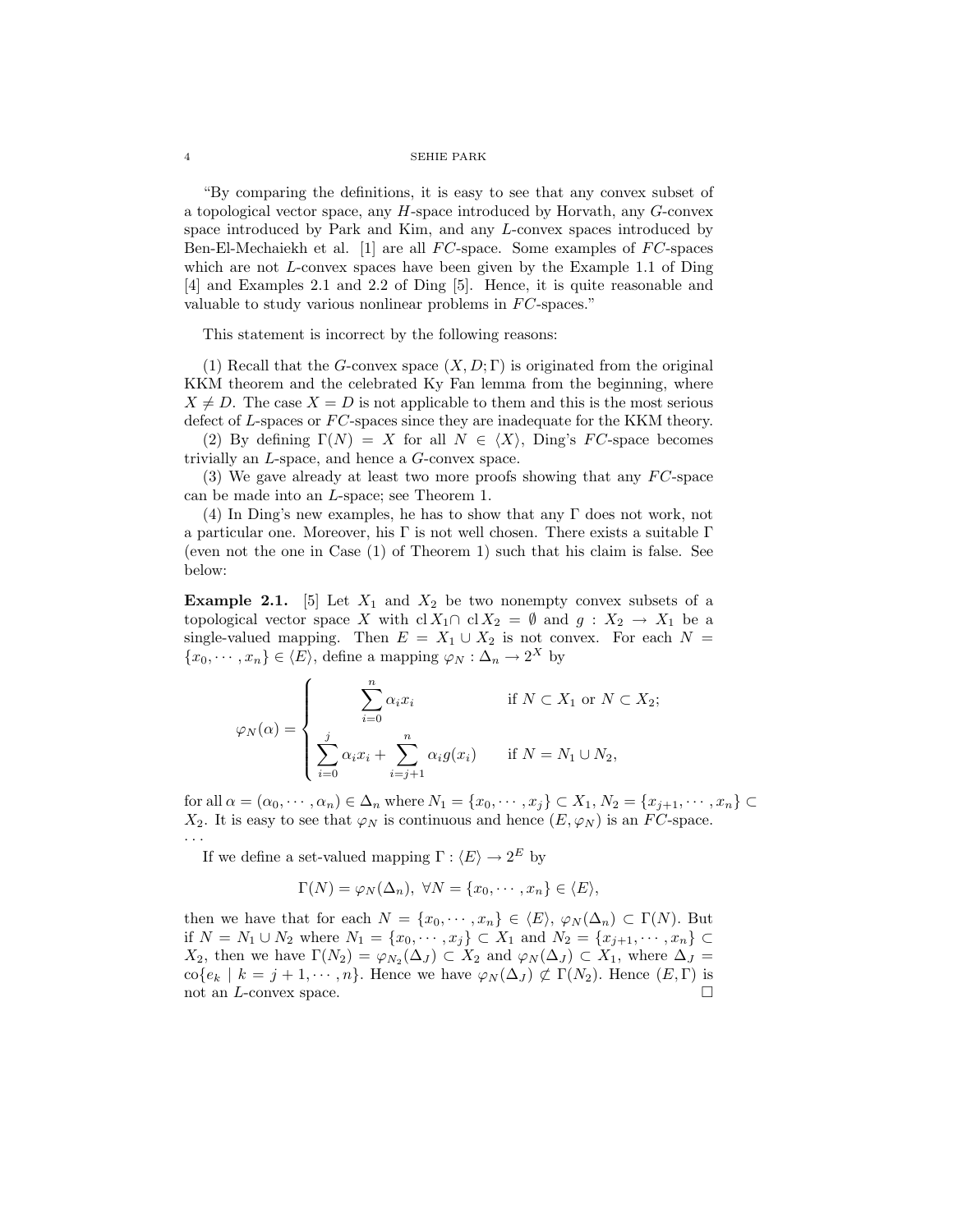Comments. In this example, Ding showed that  $(E, \varphi_N)$  is an FC-space, and  $(E, \Gamma)$  with the particular  $\Gamma(N) = \varphi_N(\Delta_n)$  is not an *L*-space. Yes, this particular  $\Gamma$  does not work. But he should show that  $\alpha n \nu \Gamma$  does not work.

In fact, if we define a multimap  $\Gamma : \langle E \rangle \to 2^E$  by

$$
\Gamma(N) = \begin{cases} \varphi_N(\Delta_n) \cup X_1 & \text{if } N \subset X_1 \text{ or } N \subset X_2; \\ \varphi_N(\Delta_n) & \text{if } N = N_1 \cup N_2, \end{cases}
$$

where  $N_1 = \{x_0, \dots, x_j\} \subset X_1, N_2 = \{x_{j+1}, \dots, x_n\} \subset X_2$ .

Then it is easily checked that  $\varphi_N(\Delta_n) \subset \Gamma(N)$  and  $\varphi_N(\Delta_J) \subset \Gamma(J)$  for any  $J \subset N$ . Therefore  $(X, \Gamma)$  becomes an *L*-space.

**Example 2.2.** [5] Let  $(X, \| \cdot \|)$  be a strictly convex and reflexive Banach space and  $X_1$  is a nonempty closed convex subset of X and  $X_2$  be a nonempty convex subset of X with  $X_1 \cap X_2 = \emptyset$ . Then  $E = X_1 \cup X_2$  is not convex. For each  $N = \{x_0, \dots, x_n\} \in \langle E \rangle$ , define a mapping  $\varphi_N : \Delta_n \to 2^X$  as in Example 2.1 where  $g: X_2 \to X_1$  is replaced by the metric project mapping  $P_{X_1}: X_2 \to X_1$ . Then  $(E, \varphi_N)$  is an FC-space which is not an L-convex space.  $\Box$ 

Comments. Similarly to the preceding comments, Ding's claim is wrong.

**Example 2.1.** [8] Let  $X = (1, 2) \cup (3, +\infty)$  with usual topology. Define a mapping  $\varphi_N : \Delta_n \to 2^X$  as follows: for each  $N = \{x_0, \dots, x_n\} \in \langle X \rangle$  and for each  $\alpha = (\alpha_0, \dots, \alpha_n) \in \Delta_n$ ,

$$
\varphi_N(\alpha) = \begin{cases} \sum_{i=0}^n \alpha_i x_i & \text{if } N \subset (1,2); \\ 3 \sum_{i=0}^n \alpha_i x_i & \text{if } N \nsubseteq (1,2) \end{cases}
$$

It is clear that  $\varphi_N$  is continuous and hence  $(X, \varphi_N)$  is an  $FC$ -space.  $\cdots$ 

If we define a set-valued mapping  $\Gamma : \langle X \rangle \to 2^X$  by

$$
\Gamma(N) = \varphi_N(\Delta_n), \ \forall N = \{x_0, \cdots, x_n\} \in \langle X \rangle,
$$

then we have that for each  $N = \{x_0, \dots, x_n\} \in \langle X \rangle, \varphi_N(\Delta_n) \subset \Gamma(N)$ . But if  $N = N_1 \cup N_2$  where  $N_1 \subset (1,2)$  with  $|N_1| = J + 1$ ,  $J < n$  and  $N_2 \subset$  $(3, +\infty)$ , then we have  $\Gamma(N_1) = \varphi_{N_1}(\Delta_J) \subset (1, 2)$  and  $\varphi_N(\Delta_J) \subset (3, +\infty)$ , i.e.,  $\varphi_N(\Delta_J) \not\subset \Gamma(N_1)$ . Hence  $(X, \Gamma)$  is not an *L*-convex space.  $\Box$ 

Comments. In this example, Ding defines

$$
\varphi_N(\Delta_n) = \begin{cases}\n[\min N, \ \max N] & \text{if } N \subset (1, 2); \\
[3 \min N, 3 \max N] & \text{if } N \nsubseteq (1, 2).\n\end{cases}
$$

In [8], he defines  $\Gamma(N) = \varphi_N(\Delta_n)$  and shows that  $(X, \Gamma)$  is not an *L*-space. This particular  $\Gamma$  does not work. But he should show that any  $\Gamma$  does not work.

We already mentioned that, by letting  $\Gamma^1(N) := X$ , then  $(X, \Gamma^1)$  becomes an L-space.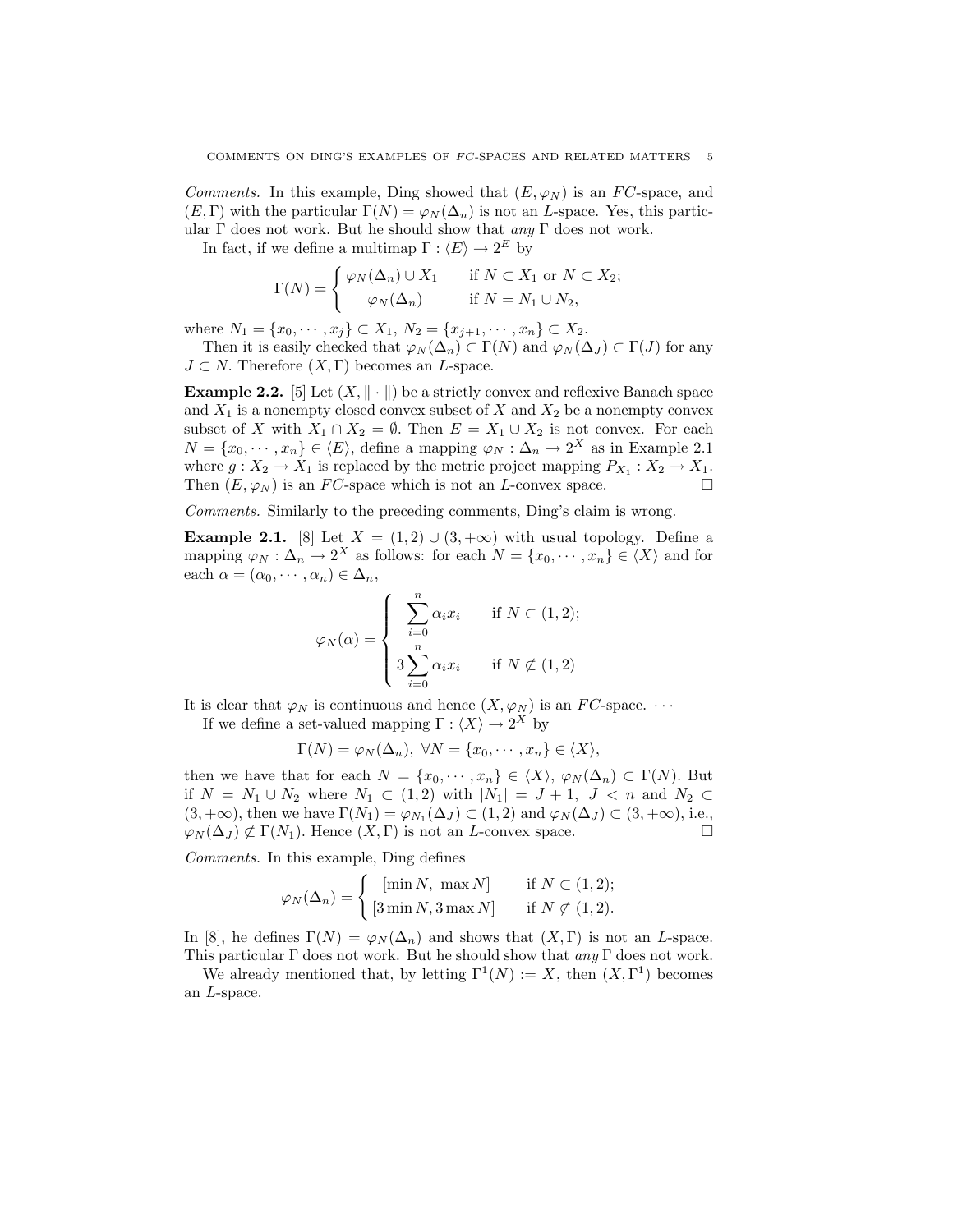We have another  $\Gamma$  which makes  $(X, \Gamma)$  an L-space. Define

$$
\Gamma^{2}(N) = \varphi_{N}(\Delta_{n}) \cup [3 \min N, 3 \max N] \text{ if } N \subset (1, 2);
$$

$$
= \varphi_N(\Delta_n) \qquad \text{if } N \not\subset (1,2).
$$

Then it is clear that  $\varphi_N(\Delta_n) \subset \Gamma^2(N)$  and  $\varphi_N(\Delta_J) \subset \Gamma^2(J)$  for any  $J \subset N$ . Therefore  $(X, \Gamma^2)$  is an *L*-space.

Remarks. 1. An example similar to the preceding one is also given by Ding and Fang [10, Example 2.1]. In [9], Ding still repeats his incorrect claims.

2. All results in [5] are mere generalizations or modifications of known ones to  $FC$ -spaces and seem to be artificial. The author often claims that his results generalize other works. This is doubtful since  $FC$ -spaces are  $L$ -spaces and hence, have no proper example.

Moreover, Ding's use of "compactly" open [closed] sets does not generalize anything and is not practical. In fact, by replacing the original topology by its compactly generated extension, they become mere open [closed] sets. Recall that Ding misguided many naive readers or his followers for a long period by using *compact closure* ccl or *compact interior* cint, without giving any proper example. (Recently he seems to be not using ccl and cint; see [5-8]. But some naive followers are still using them; see [2].)

# 4. KKM theorems

In order to discuss the contents of [5], we need the following:

**Definition.** Let  $(E, D; \Gamma)$  be an abstract convex space. If a map  $G: D \to 2^E$ satisfies

$$
\Gamma_A \subset G(A) := \bigcup_{y \in A} G(y) \quad \text{for all } A \in \langle D \rangle,
$$

then  $G$  is called a KKM map.

**Example.** [5, Definition 2.3] Let X be a nonempty set and Y a topological space. A multimap  $G: X \to 2^Y$  is called a generalized  $R\text{-}KKM$  mapping if for any  $A = \{x_0, x_1, \dots, x_n\} \in \langle X \rangle$  there exists a continuous map  $\varphi_A : \Delta_n \to Y$ such that for each  $\{x_{i_0}, x_{i_1}, \cdots, x_{i_k}\} \subset A$ , we have

$$
\varphi_A(\Delta_k) \subset \bigcup_{j=1}^k G(x_{i_j}),
$$

where  $\Delta_k = \text{co} \{e_{i_0}, e_{i_1}, \cdots, e_{i_k}\}.$ 

Let us point out that  $G$  is a simply KKM map on an abstract convex space  $(Y, X; \Gamma)$ , where  $\Gamma_A := \varphi_A(\Delta_n)$ . For more details, see [20].

**Definition.** The *partial KKM principle* for an abstract convex space  $(E, D; \Gamma)$ is the statement that, for any closed-valued KKM map  $G: D \to E$ , the family  ${G(y)}_{y\in D}$  has the finite intersection property. The KKM principle is the statement that the same property also holds for any open-valued KKM map.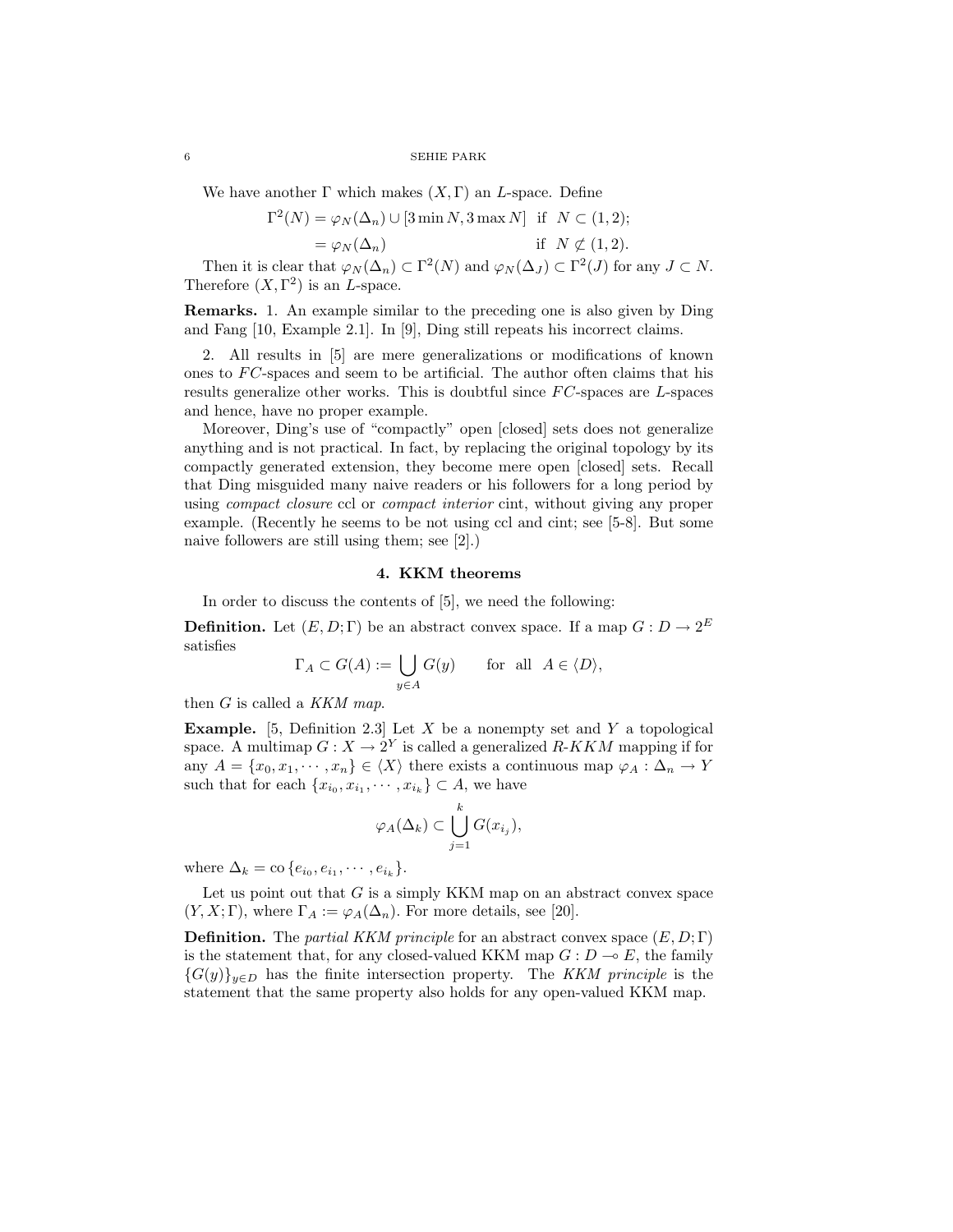An abstract convex space is called a KKM space if it satisfies the KKM principle.

In our recent works [15-18,21], we studied the elements or foundations of the KKM theory on abstract convex spaces and noticed there that many important results therein are related to the partial KKM principle.

Example. We give only three examples of KKM spaces:

(1) Every G-convex space is a KKM space.

(2) A connected linearly ordered space  $(X, \leq)$  can be made into a KKM space.

(3) The extended long line  $L^*$  is a KKM space  $(L^*, D; \Gamma)$  with the ordinal space  $D := [0, \Omega]$ . But  $L^*$  is not a G-convex space.

Moreover, from the partial KKM principle we have a whole intersection property of the Fan type as follows:

Theorem 2. Generalized partial KKM principle. Let  $(E, D; \Gamma)$  be an abstract convex space satisfying the partial KKM principle and  $G : D \multimap E$  a map such that

(1) G is closed-valued;

(2) G is a KKM map (that is,  $\Gamma_A \subset G(A)$  for all  $A \in \langle D \rangle$ ); and

(3) there exists a nonempty compact subset  $K$  of  $E$  such that one of the following holds:

(i)  $K = E$ ;

(ii)  $K = \bigcap \{ G(z) \mid z \in M \}$  for some  $M \in \langle D \rangle$ ; or

(iii) for each  $N \in \langle D \rangle$ , there exists a compact Γ-convex subset  $L_N$  of E relative to some  $D' \subset D$  such that  $N \subset D'$  and

$$
L_N \cap \bigcap_{z \in D'} G(z) \subset K.
$$

Then  $K \cap \bigcap \{G(z) \mid z \in D\} \neq \emptyset$ .

**Proof.** Case (i): In this case every  $G(y)$  is compact. Hence Case (i) reduces to (ii).

Case (ii): Since  $\{G(z) \mid z \in D\}$  has the finite intersection property, so does  ${K \cap G(z) \mid z \in D}$  in the compact set K. Hence it has the whole intersection property.

Operty.<br>Case (iii): Suppose that  $K \cap \bigcap \{G(z) \mid z \in D\} = \emptyset$ ; that is,  $K \subset \bigcup \{X \setminus \emptyset\}$  $G(z) \mid z \in N$  for some  $N \in \langle D \rangle$ . Let  $L_N$  be the compact  $\Gamma$ -convex subset of E in (iii). Define  $G' : D' \to L_N$  by  $G'(z) := G(z) \cap L_N$  for  $z \in D'$ . Then  $A \in \langle D' \rangle$ implies  $\Gamma'_A := \Gamma_A \cap L_N \subset G(A) \cap L_N = G'(A)$  by (2); and hence  $G' : D' \to L_N$ is a KKM map on  $(L_N, D'; \Gamma')$  with closed values. Since  $(X, D; \Gamma)$  satisfies the partial KKM principle, so does  $(L_N, D'; \Gamma')$ ; see [15, Lemma 2]. Hence,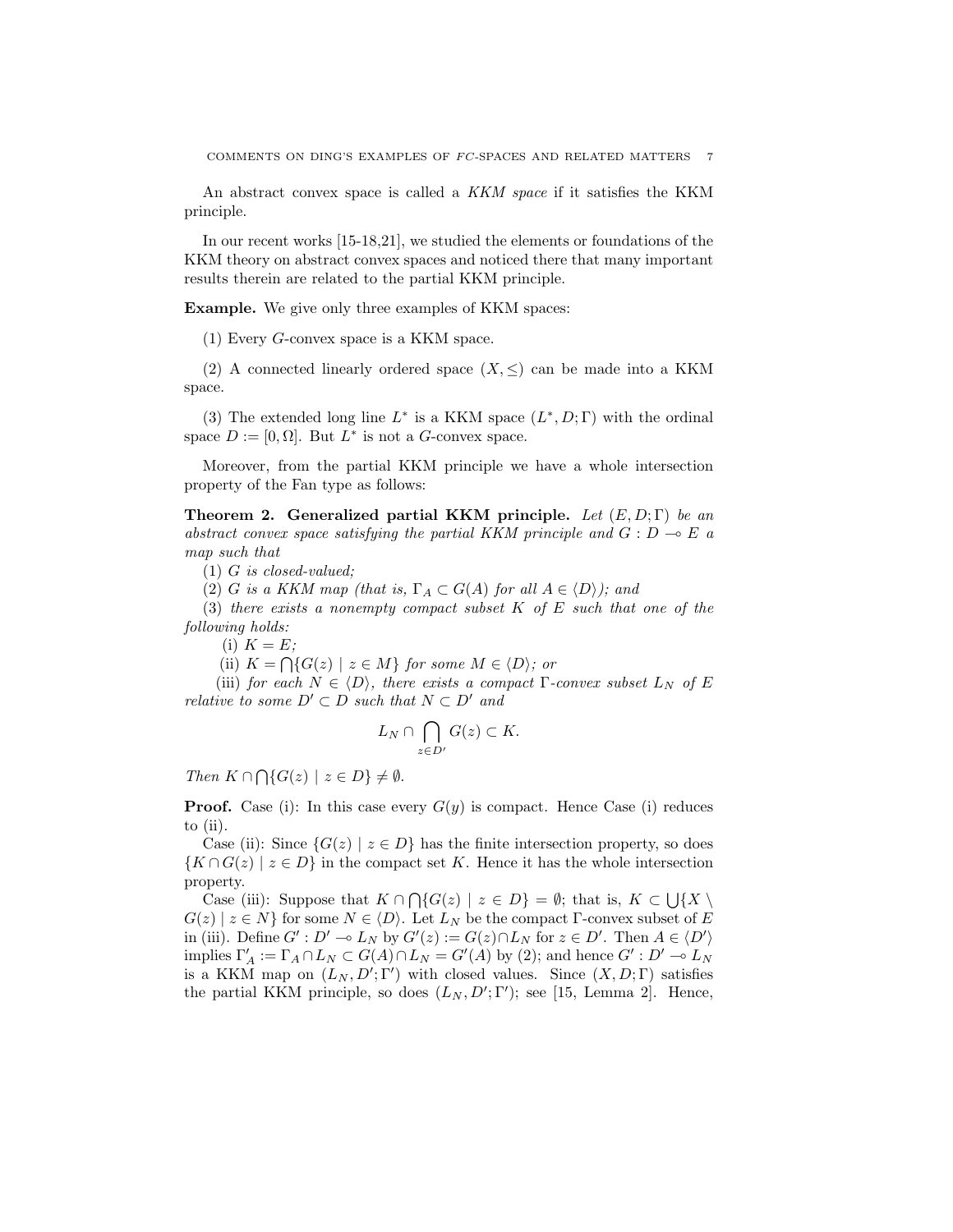$\{G'(z) \mid z \in D'\}$  has the finite intersection property. Since  $L_N$  is compact, and  $\{G'(z) \mid z \in D'\}\neq \emptyset$  by Case (i). For any

$$
y \in \bigcap_{z \in D'} \{G'(z)\} \subset L_N \cap \bigcap_{z \in D'} G(z) \subset K,
$$

we have  $y \in K$  by (iii). However, since  $y \in K \subset \bigcup \{X \setminus G(z) \mid z \in N\}$ , we have  $y \notin G(z)$  for some  $z \in N \subset D'$ . This contradicts  $y \in \bigcap \{G'(z) \mid z \in D'\}.$ 

Therefore, we must have  $K \cap \bigcap \{G(z) \mid z \in D\} \neq \emptyset$ .

Theorem 2 appears in [21] and somewhere else, but we give its proof for completeness. Recall that conditions (i)-(iii) in Theorem 2 are usually called the compactness conditions or the coercivity conditions.

From Theorem 2, we can deduce an equivalent form of [17, Theorem 8.2]:

**Corollary 2.1.** Let  $(X, D; \Gamma)$  be an abstract convex space satisfying the partial KKM principle, and  $G: D \multimap X$  a map such that

 $\left\{ \begin{array}{l} \n\text{and} \ \text{or} \ \text{or} \ \text{or} \ \text{or} \ \text{or} \ \text{or} \ \text{or} \ \text{or} \ \text{or} \ \text{or} \ \text{or} \ \text{or} \ \text{or} \ \text{or} \ \text{or} \ \text{or} \ \text{or} \ \text{or} \ \text{or} \ \text{or} \ \text{or} \ \text{or} \ \text{or} \ \text{or} \ \text{or} \ \text{or} \ \text{or} \ \text{or} \ \text{or} \ \text{or} \ \text{or} \ \text{or} \ \text{or} \ \text{$ 

(2)  $\overline{G}$  is a KKM map; and

(3) there exists a nonempty compact subset  $K$  of  $X$  such that one of the following holds:

(i)  $K = X;$ 

(i)  $\Lambda = \Lambda$ ,<br>(ii)  $\bigcap {\overline{G(z)}} \mid z \in M$   $\subset K$  for some  $M \in \langle D \rangle$ ; or

(iii) for each  $N \in \langle D \rangle$ , there exists a compact Γ-convex subset  $L_N$  of X relative to some  $D' \subset D$  such that  $N \subset D'$  and

$$
L_N \cap \bigcap \{ \overline{G(z)} \mid z \in D' \} \subset K.
$$

Then  $K \cap \bigcap \{G(z) \mid z \in D\} \neq \emptyset$ .

Actually, Corollary 2.1 is equivalent to Theorem 2:

**Proof.** (Theorem 2  $\Rightarrow$  Corollary 2.1.) By putting  $\overline{G(z)}$  instead of  $G(z)$  in Theorem 2 for all  $z \in D$ , all of the requirements of Theorem 2 are satisfied. Then, by Theorem 2,  $K \cap \bigcap \{G(z) \mid z \in D\} \neq \emptyset$ . Since G is transfer closedvalued by (1), we have the conclusion of Corollary 2.1.

(Corollary 2.1  $\Rightarrow$  Theorem 2.) Conversely, since  $G(z) = \overline{G(z)}$  for all  $z \in D$ in Theorem 2, all of the requirements of Corollary 2.1 are satisfied. Hence Theorem 2 holds.  $\Box$ 

Remark. 1. From Theorem 2, we can deduce several equivalent formulations for abstract convex spaces satisfying the partial KKM principle as in [17].

2. In view of this equivalency, we do not need to think about the 'transfer' case. In fact, in Corollary 2.1, transfer closed sets can be replaced by closed sets. In this paper, we use only the closed-valued version and this will not loose any generality.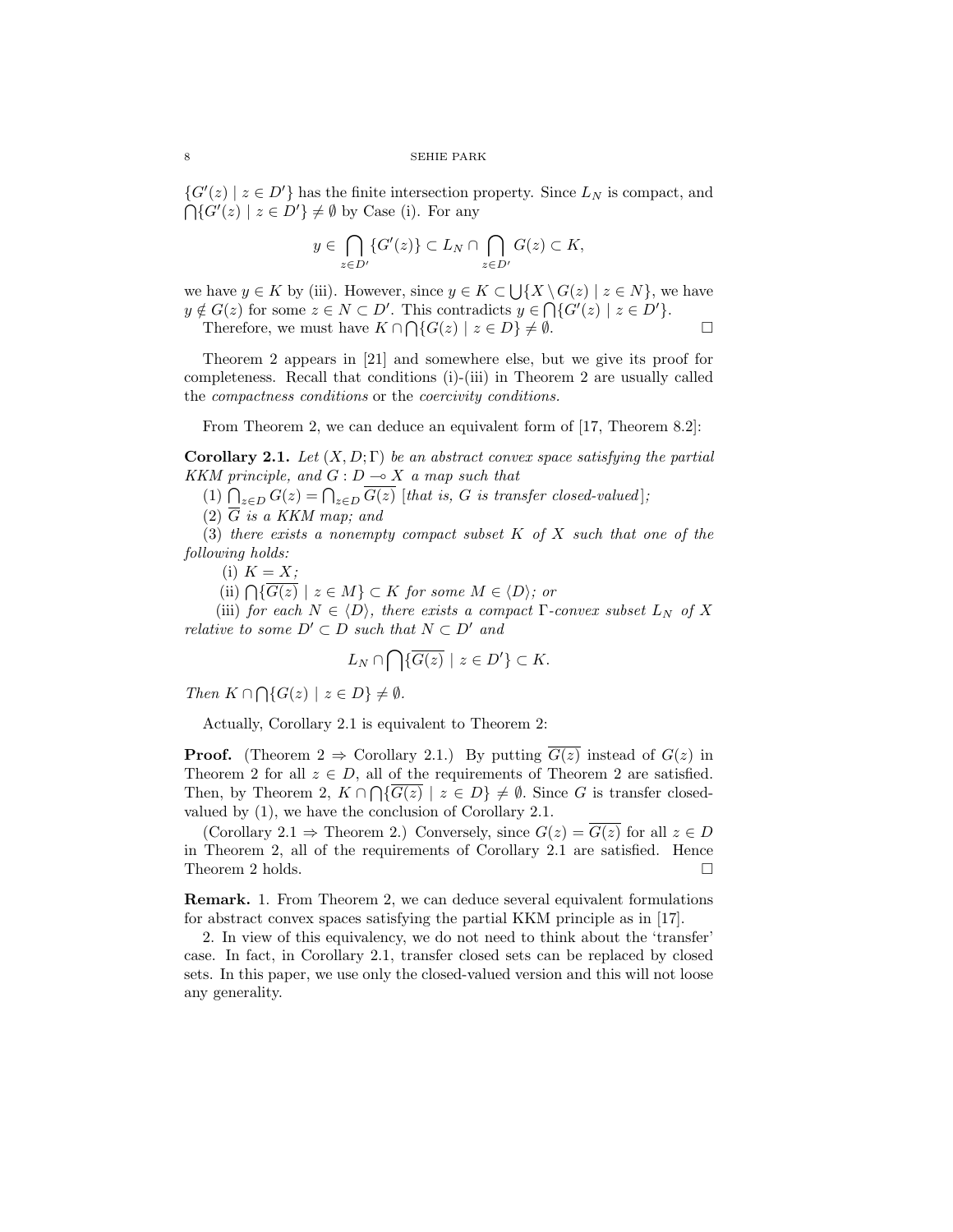**Corollary 2.2.** [5, Theorem 3.1] Let X be a nonempty subset of an  $FC$ -space  $(E, \varphi_N)$ , Y be an FC-subspace of E with  $X \subset Y$  and  $f, g: X \times Y \to \overline{\mathbb{R}}$  such that

(i)  $f(x, y) \le g(x, y)$  for all  $(x, y) \in X \times Y$ ,

(ii) for each  $N = \{x_0, \dots, x_n\} \in \langle X \rangle$ , each  $\{x_{i_0}, \dots, x_{i_k}\} \subset N$  and each  $y \in \varphi(\Delta_k)$ , there exists  $j \in \{0, \cdots, k\}$  such that  $g(x_{i_j}, y) \leq 0$ ,

(iii) there exists a nonempty compact subset K of Y such that for each  $N \in$  $\langle X \rangle$ , there exists a compact FC-space  $L_N$  of Y containing N satisfying

$$
L_N \setminus K \subset \bigcup_{x \in X \cap L_N} \mathrm{int}_Y \{y \in Y \mid g(x, y) > 0\}.
$$

Then  $\bigcap_{x\in X}$  cl<sub>Y</sub> { $y \in Y \mid f(x, y) \le 0$ }  $\cap K \ne \emptyset$ .

In addition, assume that

(iv) if  $\{y \in Y \mid f(x, y) \leq 0\}$  is closed for each  $x \in X$ . Then there exists  $\hat{y} \in K$  such that  $f(x, \hat{y}) \leq 0$  for all  $x \in X$ .

**Proof.** For each  $N \in \langle X \rangle$ , let  $\Gamma_N = \varphi_n(\Delta_n)$  with  $\varphi_N : \Delta_n \to Y$ . Then  $(Y \supset X;\Gamma)$  is a KKM space since it is a  $\phi_A$ -space. Let  $G(x) = \text{cl}_Y\{y \in \Gamma\}$  $Y | g(x, y) \leq 0$ . By (ii), for each  $N \in \langle X \rangle$  and  $J \subset N$ , we have

$$
\varphi_N(\Delta_J) \subset \bigcup_{x \in J} \{y \in Y \mid g(x, y) \le 0\} \subset G(J).
$$

Hence  $G: X \longrightarrow Y$  is a closed-valued KKM map.

Let  $D' = X \cap L_N$ . Then, by (iii), we have

$$
L_N \cap \bigcap_{x \in D'} \text{cl}_Y\{y \in Y \mid g(x,y) \le 0\} = L_N \cap \bigcap_{x \in D'} G(x) \subset K.
$$

Therefore, by our KKM Theorem 2, we have  $K \cap \bigcap_{x \in X} G(x) \neq \emptyset$ . Since

$$
G(x) = cl_Y \{ y \in Y \mid g(x, y) \le 0 \} \subset cl_Y \{ y \in Y \mid g(x, y) \le 0 \},
$$

we have the first conclusion.

Further, if (iv) holds, from the first conclusion, we have

$$
\hat{y} \in K \cap \bigcap_{x \in X} \{ y \in Y \mid f(x, y) \le 0 \} \ne \emptyset.
$$

This implies the second conclusion.  $\Box$ 

Remark. 1. In [5, Theorem 3.1], instead of condition (iv), the following is assumed:

(iv)'  $f(x, y)$  is transfer compactly lower semicontinuous.

This kind of requirement aims to seek utmost generality, but, is artificial, impractical, and useless. In fact, 'transfer' can be removed in view of the equivalency of Theorem 2 and Corollary 2.1; and 'compactly' can be destroyed by replacing the original topology of  $Y$  by its compactly generated extension. Therefore,  $(iv)'$  simply tells nothing more than the following: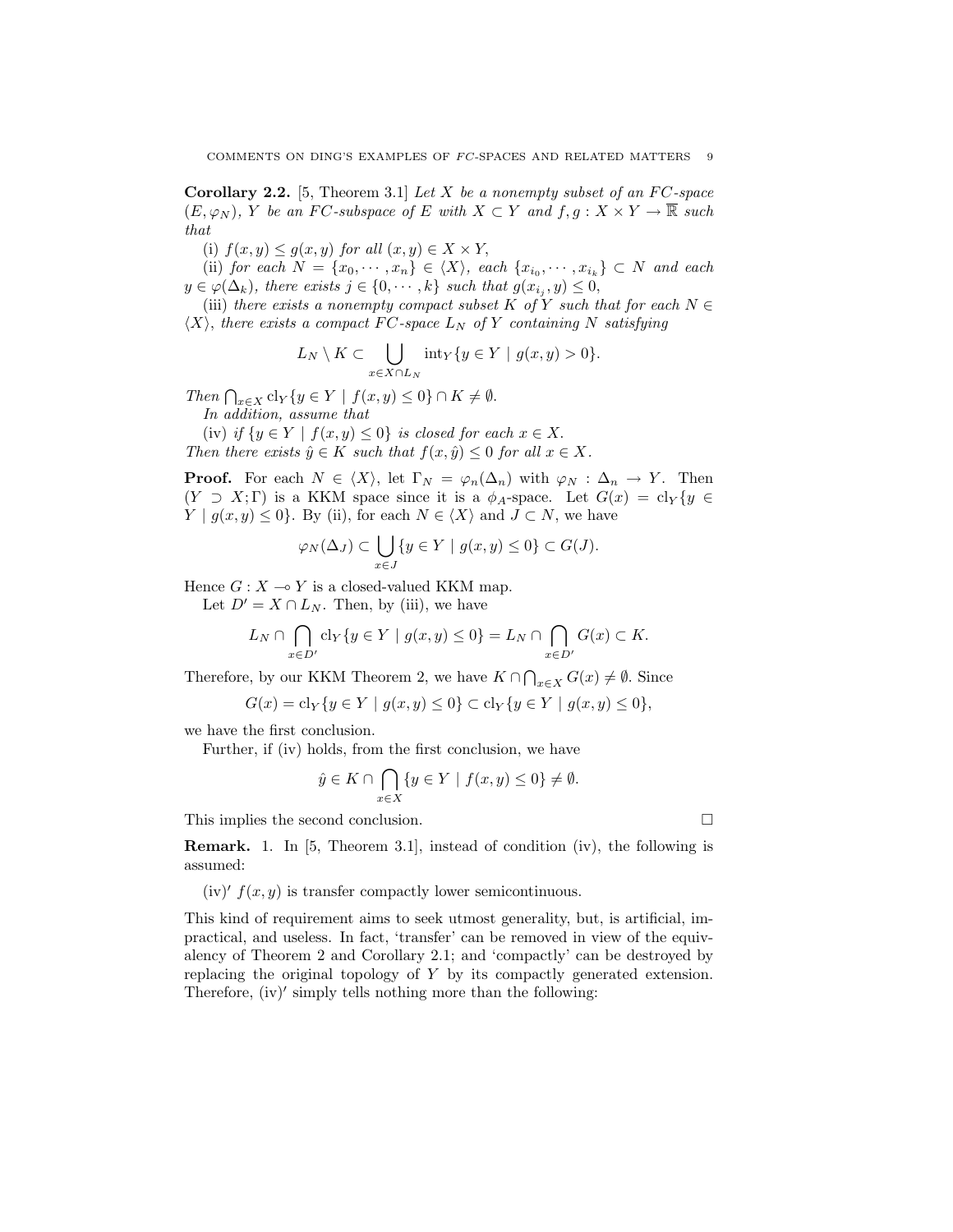$(iv)''$   $f(x, y)$  is lower semicontinuous.

In short, it is extremely difficult to give a concrete example of a function satisfying (iv)' but not (iv)''.

2. Ding added a corollary [5, Corollary 3.1], noted that Włodarczyk and Klim [22, Propositions 4.1 and 4.2] follow from Corollary 2.2, and that [22, Propositions 4.3 - 4.5] can be also generalized.

3. In [5], from Corollary 2.2 [5, Theorem 3.1], Ding obtained two fixed point theorems  $[5,$  Theorems 4.1 and 4.2 on  $FC$ -spaces.

# 5. Fixed points of expansive multimaps on not necessarily convex or compact sets

In this section, we begin new versions of results of Section 2 of [13,22], and generalize [5, Theorem 4.3]:

**Theorem 3.** Let C be a nonempty subset of an abstract convex space  $(E; \Gamma)$ ,  $F, G: C \multimap E$ , and K a  $\Gamma$ -convex KKM subspace of  $(E: \Gamma)$ . Assume that the following conditions hold:

- (1) for each  $x \in C$ ,  $G(x) \subset F(x)$ ;
- $(2)$   $C \subset K \subset G(C);$
- (3) for each  $x \in C$ ,  $G(x)$  is open [resp., closed] in  $F(C)$ ;
- (3) for each  $x \in C$ ,  $G(x)$  is open (resp., closed) in  $G(G) = \bigcup_{i=1}^{n} G(c_i)$  for some  $c_1, c_2, \dots, c_n \in C$ ;
- (5) for each  $y \in K$ ,  $F^-(y)$  is  $\Gamma$ -convex.

Then there exists  $u \in C$  such that  $u \in F(u)$ .

**Proof.** Let  $D := \{c_1, c_2, \dots, c_n\} \subset C$ . Then  $(K \supset D; \Gamma|_{\langle D \rangle})$  is a KKM space. Let  $T : D \multimap K$  be a map defined by  $T(c_i) = K\backslash G(c_i)$  for each i. Then Let  $T: D \to \mathbb{R}$  be a map defined by  $T(c_i) = K\setminus G(c_i)$  for each  $i$ . Then<br>  $T$  has closed [resp., open] values. Moreover,  $\bigcap_{i=1}^n T(c_i) = K\setminus \bigcup_{i=1}^n G(c_i) \subset$ <br>  $G(C) \cup \bigcup_{i=1}^n G(c_i)$  of Theorems in the KKM Theorem 2. Then  $G(C) \backslash \bigcup_{i=1}^{n} G(c_i) = \emptyset$ . Therefore, by the KKM Theorem 2, T can not be a KKM map. Hence,  $\text{co}_{\Gamma} N \not\subset T(N)$  for some  $N \subset D$ , that is, there exists a  $u \in \text{co}_{\Gamma}N \subset K$  such that  $u \notin T(c_i) = K\backslash G(c_i)$  for each  $c_i \in N$ . Therefore  $u \in G(c_j) \cap K$  or  $c_j \in G^-(u) \subset F^-(u)$  for each  $c_j \in N \subset C$ . Since  $F^-(u)$ is Γ-convex in C, we have  $u \in \text{co}_{\Gamma} N \subset F^{-}(u)$ . Therefore,  $u \in F(u)$ . This completes our proof.  $\Box$ 

Remark. 1. Note that [22, Theorem 2.1] is a particular form of the 'open' version of Theorem 3 with the additional requirement that (a)  $E$  is Hausdorff, (b)  $F(C)$  is a compact subset of E, and (c)  $F^-(y)$  is nonempty. The authors of [22] adopted the partition of unity argument.

2. [13, Theorem 3.1] is the case of Theorem 3 for a t.v.s.  $E$ , a convex subset K of E, and  $F = G$ . Similarly, other results in [13] can be generalized.

3. [5, Theorem 4.3] is the case of Theorem 3 where (1)  $(K, \varphi_N)$  is an FCspace, (2) G is transfer compactly open-valued, and (3)  $G(X)$  is a compact subset of  $E$ . Note that our proof is different from that of  $[5,$  Theorem 4.3],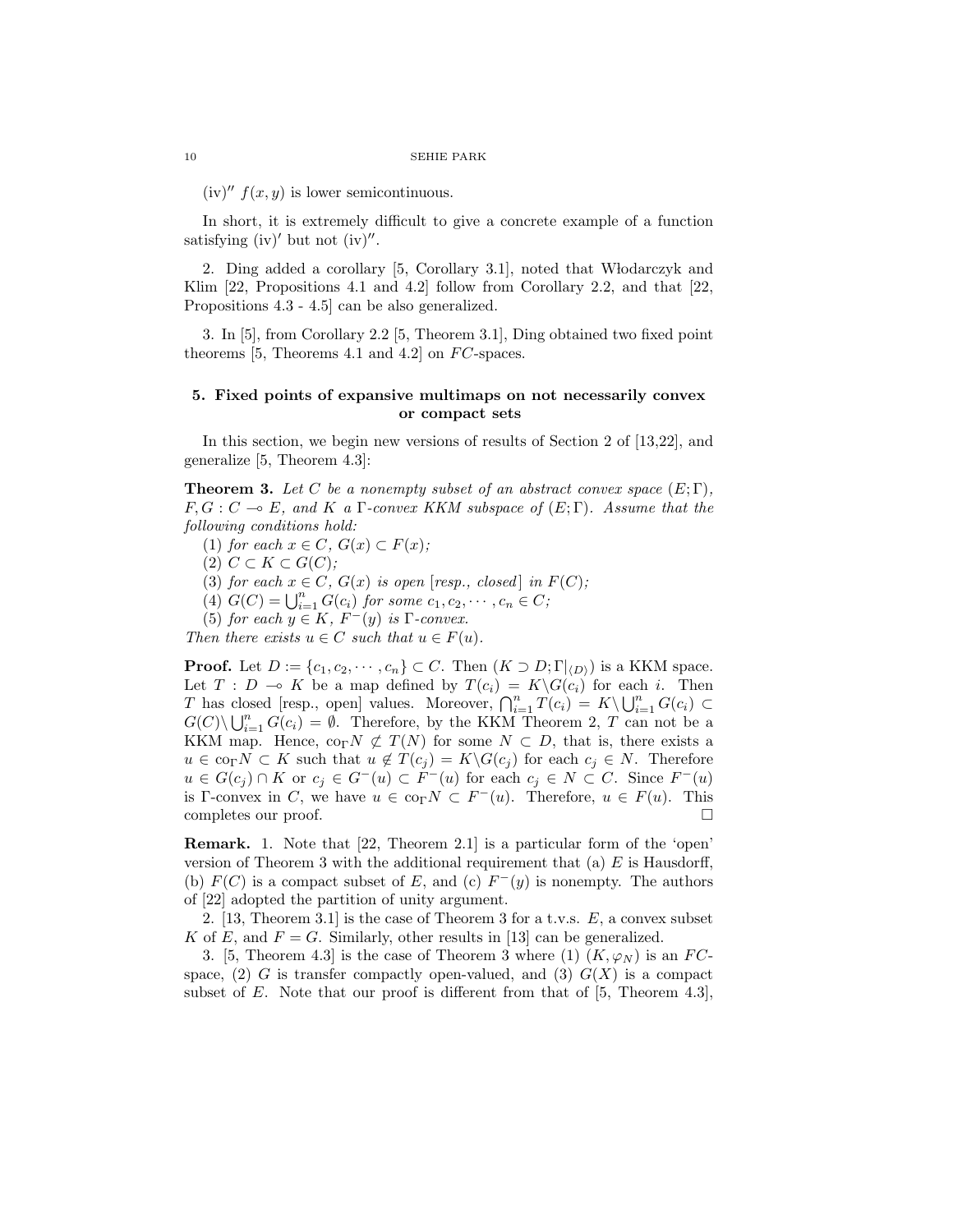where  $G(X)$  should be Hausdorff. Ding used to miss this while he was using the partition of unity argument.

4. From Theorem 3, as in [5], we can obtain generalized forms of [5, Corollaries 4.1-4.3](which generalize results of [22]) and [5, Theorem 4.4].

#### References

- [1] H. Ben-El-Mechaiekh, S. Chebbi, M. Florenzano, and J.-V. Llinares, Abstract convexity and fixed points, J. Math. Anal. Appl. 222 (1998) 138–150.
- [2] F.-p. Deng, L. Wang, Coincidence theorems in product FC-spaces (in Chinese), J. Sichuan Normal Univ. (Nat. Sci) 32(3) (2009) 297–300.
- [3] L. Deng, X.-y. Zang, A parametric type of KKM theorem in  $FC$ -spaces with applications, Appl. Math. Mech. -Eng. Ed. 30(1) (2009) 73–79.
- [4] X.P. Ding, Maximal elements and generalized games involving condensing mappings in locally  $FC$ -uniform spaces and applications (I), Appl. Math. Mech. -Engl. Ed. 28(12) (2007) 1561–1568.
- [5] X.P. Ding, Minimax inequalities and fixed points of expansive set-valued mappings with noncompact and nonconvex domains and ranges in topological spaces, Nonlinear Analysis 70 (2009) 881–889.
- [6] X.P. Ding. Pareto equilibria for generalized constrained multiobjective games in  $FC$ spaces without local convexity structure, Nonlinear Analysis 71 (2009) 5229–5237.
- [7] X.P. Ding, Systems of generalized vector quasi-variational inclusions and systems of generalized vector quasi-optimization problems in locally FC-uniform spaces, Appl. Math. Mech. -Engl. Ed. 30(3) (2009) 263–274.
- [8] X.P. Ding, New systems of generalized vector quasi-equilibrium problems in product FCspaces, J. Glob. Optim. 46 (2010) 133–146.
- [9] X.P. Ding, Collective fixed points, generalized games and systems of generalized quasivariational inclusion problems in topological spaces, Nonlinear Analysis 73 (2010) 1834– 1841.
- [10] X.P. Ding, H.R. Feng, Fixed point theorems and existence of equilibrium points of noncompact abstract economies for  $\mathcal{L}_F^*$ -majorized mappings in FC-spaces, Nonlinear Analysis 72 (2010) 65–76.
- [11] P.Q. Khanh, N.H. Quan, J.C. Yao, Generalized KKM type theorems in GFC-spaces and applications, Nonlinear Analysis 71 (2009) 1227–1234.
- [12] S. Park, Remarks on topologies of generalized convex spaces, Nonlinear Funct. Anal. & Appl. 5 (2000) 67–79.
- [13] S. Park, Comments on fixed point and coincidence theorems on multimaps with nonconvex or noncompact domains, Varāhmihir J. Math. Sci. 6 (2006) 15–24.
- [14] S. Park, Various subclasses of abstract convex spaces for the KKM theory, Proc. National Inst. Math. Sci. 2(2) (2007) 35–47.
- [15] S. Park, Elements of the KKM theory on abstract convex spaces, J. Korean Math. Soc. 45(1) (2008) 1–27.
- [16] S. Park, Equilibrium existence theorems in KKM spaces, Nonlinear Analysis 69 (2008) 4352–4364.
- [17] S. Park, New foundations of the KKM theory, J. Nonlinear Convex Anal. 9(3) (2008) 331–350.
- [18] S. Park, Fixed point theory of multimaps in abstract convex uniform spaces, Nonlinear Analysis 71 (2009) 2468–2480.
- [19] S. Park, Generalized convex spaces, L-spaces, and  $FC$ -spaces, J. Global Optim.  $45(2)$ (2009), 203–210.
- [20] S. Park, Comments on generalized R-KKM type theorems, Comm. Korean Math. Soc. 25(2) (2010) 303–311.